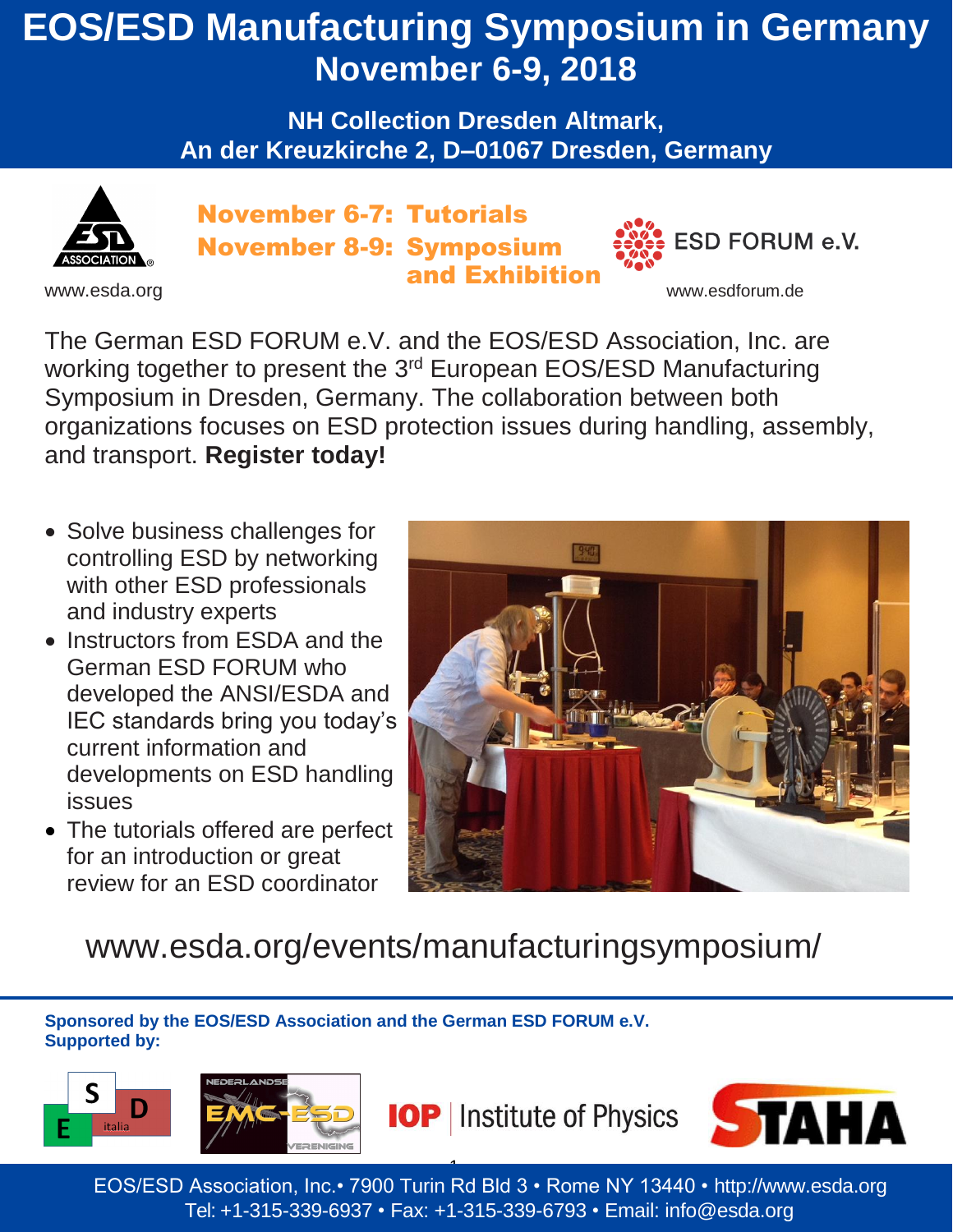### **ANSI/ESD S20.20 – Process Design Overview** TUESDAY, NOVEMBER 6, 2018 • 9:00 AM – 5:00 PM

*Instructor: Wolfgang Stadler, Intel Deutschland GmbH*

This overview provides instruction on designing and implementing an ESD control program based on ANSI/ESD S20.20.

The course provides participants with the tools and techniques to help with the selection of the ESD controls that are appropriate for the devices to be handled.

The following topics are covered:

- ANSI/ESD S20.20 Administrative **Requirements**
- Grounding/Bonding Systems
- Personal Grounding
- ESD Controls for the EPA
- Packaging Requirements



*2014 European Manufacturing Symposium, Munich, Germany*

### **Introduction to Physical Failure Analysis** TUESDAY, NOVEMBER 6, 2018 • 9:00 AM – 12:30 PM

*Instructor: Pit Jacob, Empa Duebendorf, Electronics & Reliability Center*

This tutorial introduces into modern methods of physical failure analysis and failure anamnesis. While failure analysis starts from the device level, failure anamnesis is a top-down approach, starting at a system level. In failure analysis, the first focus is given on failure localization, where methods like photon emission microscopy, OBIRCH (Optical Beam Induced Resistivity CHange) and further localization methods are used as a non-destructive localization approach. Specific destructive preparations and inspections by chemical treatment, FIB (Focused Ion Beam) and SEM (Scanning Electron Microscopy) follow in order to deliver the failure signature, giving important information for failure anamnesis about possible failure scenarios and root causes.

In parallel, failure anamnesis starts investigations on the system level. Here we focus on the failure history and statistics. A very important step of anamnesis is to analyze the circuitry environment of the failed device. Operationinduced ESD may apply in moving systems or hidden inductive components may cause inductive pulses when suffering switching. Also sudden load changes of inductive components within the circuitry environment or coupling of RF into a circuitry may cause ESD-like damage on device level.

### **What Information Needs to be Exchanged for Potential EOS Problem**  TUESDAY, NOVEMBER 6, 2018 • 1:30 PM – 5:00 PM

#### *Instructor: Reinhold Gaertner, Infineon Technologies*

EOS-like damages represent a significant percentage of components returned by the OEM's to tier1 and semiconductor manufacturers for comprehensive failure analysis in the automotive industry. There is generally a requirement from the OEM to conduct a detailed investigation to determine the root cause of the failure; however, commonly this cannot be done due to missing information and poor communications but blocks a lot of capacity. This tutorial presents information based on case studies why it is not possible to find the root cause for an EOS-like damage without an information sharing between all tier levels. Based on the new guideline (to be published by WG27) a two level support will be introduced based on an information sharing between the OEM, tier1 and semiconductor manufacturers that can lead to a higher chance to identify the root cause of the damage and allows to focus on the important topics.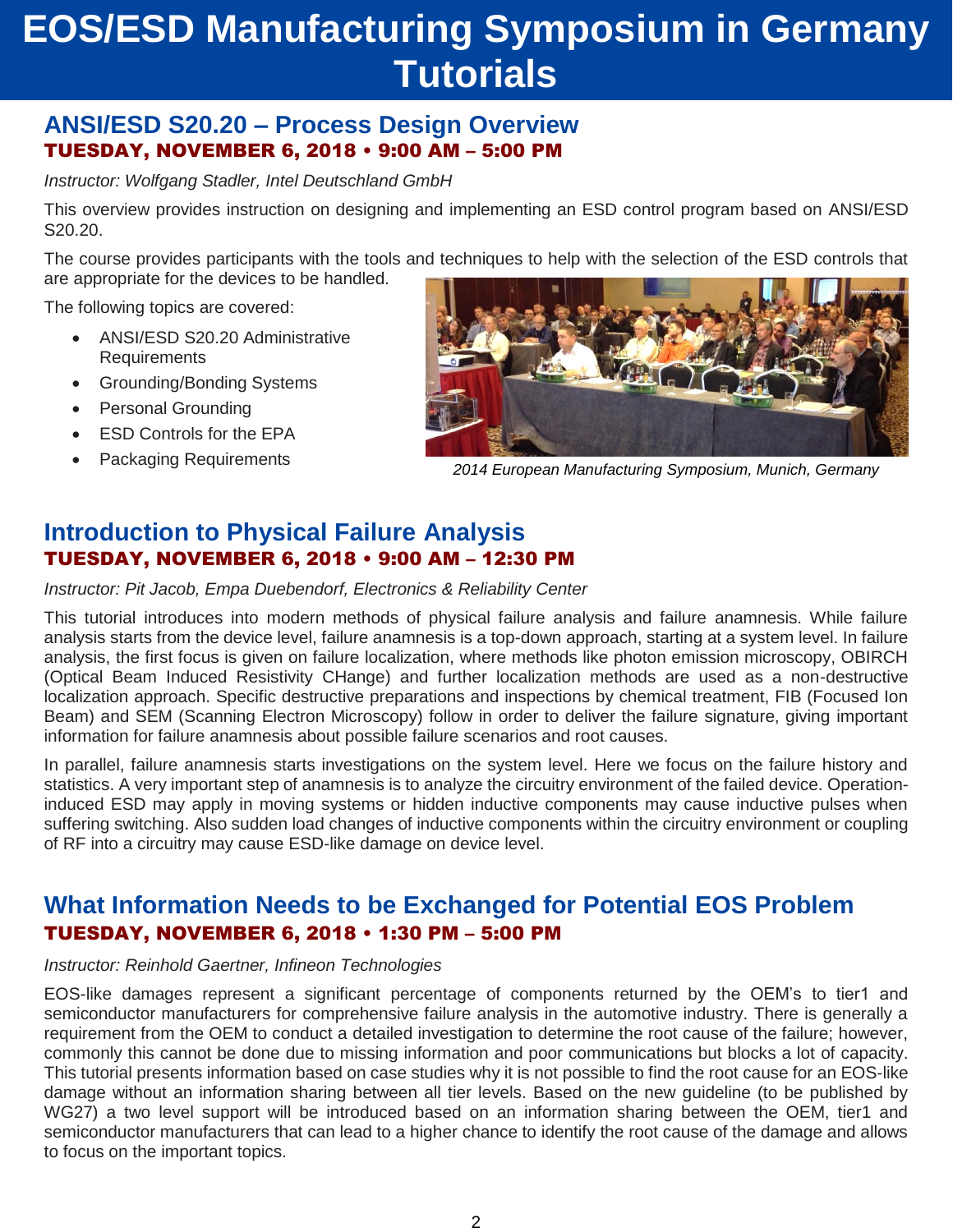### **Basics of ESD Process Assessment (FC390)** WEDNESDAY, NOVEMBER 7, 2018 • 9:00 AM – 5:00 PM

*Instructors: Reinhold Gaertner, Infineon Technologies; Wolfgang Stadler, Intel Deutschland GmbH*

This tutorial gives an introduction to the approach and measurement methodologies for ESD process assessment and ESD risk analysis in typical production processes in semiconductor, printed-circuit board (PCB), and electronic system manufacturing industries. It summarizes the relevant physical parameters (e.g., resistance, charge, electric fields, capacitances, resistances, discharge currents, and ESD event detection by EMI) and discusses their influence on the ESD risks caused by charged personnel, charged devices and boards, and ungrounded conductors.

Measurement techniques are explained in detail together with their limitations for the different process steps and strategies for an efficient ESD risk assessment. The application of those measurement techniques to assess possible ESD risks and to solve ESD problems are explained using theoretical and real-world case studies from each of the processes mentioned above.

Examples of possible mitigation strategies are discussed with the attendees. The tutorial includes practical demonstrations and a hands-on session for the attendees to get experience and learn pitfalls of the most important measurement techniques used in ESD process assessment.



*Photo from FC390 class at 2016 EOS/ESD Symposium*

### **ESD Basics** WEDNESDAY, NOVEMBER 7, 2018 • 9:00 AM – 12:30 PM

#### *Instructor: Toni Viheriakoski, Cascade Metrology*

This talk will discuss the fundamental causes of ESD and its control. It includes how ESD impacts industry, with brief explanations of charge generation, field measurement, the role of capacitance and voltage, charge measurement, and charge decay. Device failure mechanisms, including the respective test models like Human Body Model or Charged Device Model, will also be explained. The tutorial will discuss how to protect ESD sensitive devices and assemblies, give definitions of an Electrostatic Protected Area (EPA), and show how to assess the risk in an automated production line.

### **Packaging of Electrostatic Sensitive Devices (ESDS) in Electrostatic Protected Areas (EPA's) and in Electrostatic Unprotected Areas (UPA's)** WEDNESDAY, NOVEMBER 7, 2018 • 1:30 PM – 3:00 PM

#### *Instructor: Rainer Pfeifle, Wolfgang Warmbier GmbH & Co. KG*

Packaging is necessary to protect electrostatic sensitive devices (ESDS) from physical and environmental damage during manufacture, transportation and storage. Additionally, packaging for ESDS should also prevent damage from electrostatic discharges and fields.

This tutorial will explain the relevant aspects for a classification of the properties of ESD packaging based on the valid IEC standard IEC 61340-5-3 and ANSI/ESD S541 for usage in an EPA and in UPA's. Qualification and verification measurements will be explained and demonstrated during the tutorial. Examples of common packaging items like bags, corrugated cardboard boxes, tote boxes, vacuum formed trays and special packaging systems will be discussed and shown.

This short tutorial is intended to help the participants to decide which packaging is optimal solution to protect their ESDS from ESD events in their facility and when shipped to customers.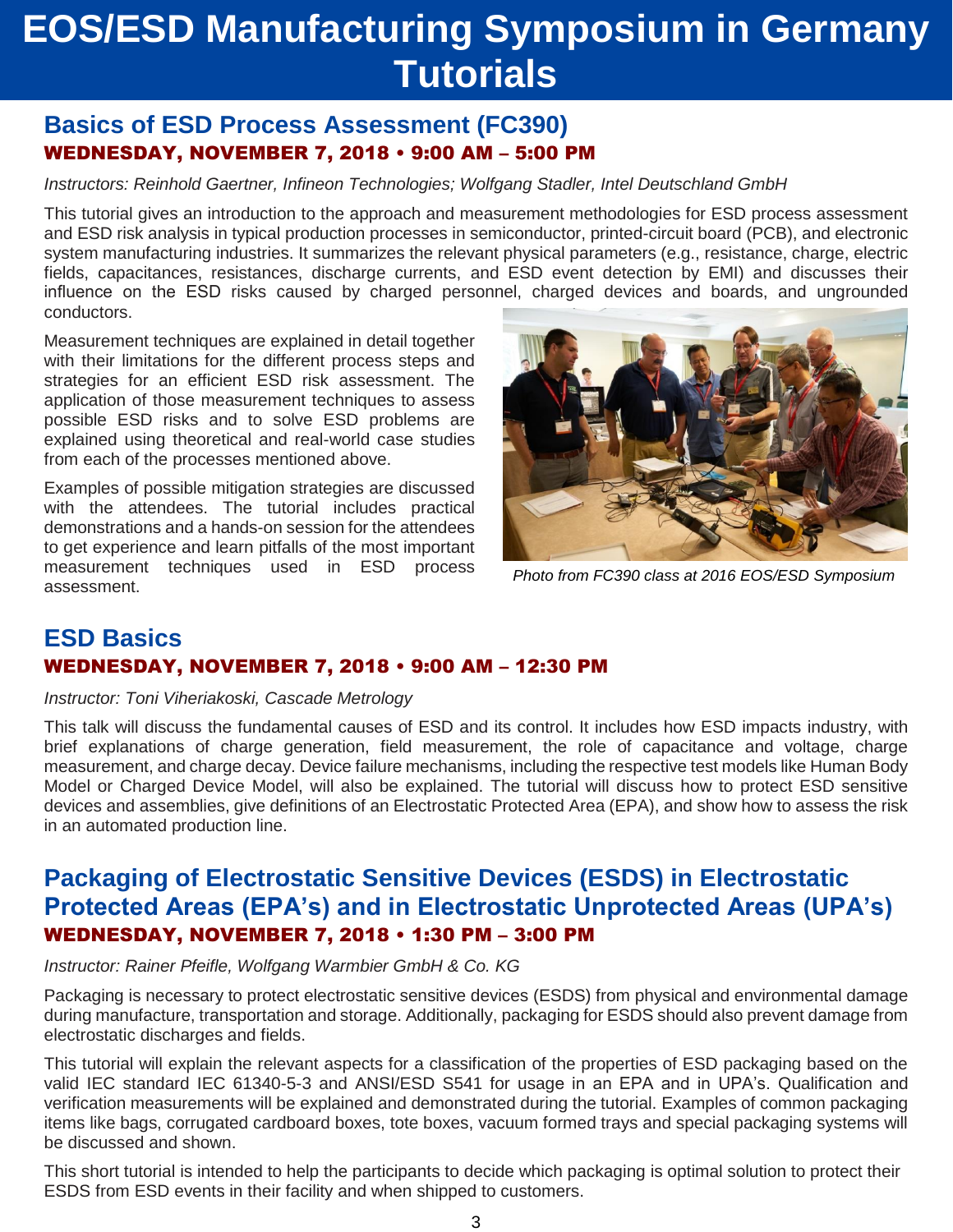### **ESD and Reliability Estimations** WEDNESDAY, NOVEMBER 7, 2018 • 3:30 PM – 5:00 PM

*Instructor: Armin Gottschalk, IQZG Consulting*

Key issue: are the conventional reliability theory and models appropriate to ESD?

Reliability parameters will be explained and its application how failure rates are to be calculated with respect to confidence levels and also under aspects of acceleration factors based on e.g. Arrhenius.

Furthermore relation on test times, e.g. life test time and number of required test specimens are explained.

Contents:

- Introduction to Reliability
- Reliability Parameters, Exponential and Weibull Distribution
- Estimation of Acceleration Factors: Arrhenius, Peck, Lawson, Coffin-Manson
- Test Time and Number of Test Specimen
- Summary

### **About the Instructors**



**Reinhold Gaertner** received his diploma in physics from the Technical University of Munich in 1987. Then he joined the Federal Armed Forces University Munich, where he was working on measurement techniques for ESD protective packaging materials. After working as an independent ESD consultant, he joined Siemens Semiconductors in 1996; which is now Infineon Technologies. He is responsible for all problems regarding external ESD protection at Infineon worldwide and also for problems in customer production, as well as for ESD device testing for qualification. Since 1989, he has lectured on static control and since 1991, he has been an active member of the German ESD Association, where he has been acting as vice president for the last couple of years.

Since 1995, he has worked in the ESD standardization of IEC TC101, where he is currently convener of WG 5 dealing with handling problems in EPAs. In 2009, he received the outstanding contribution award of the ESDA and in 2011 he joined the ESDA board of directors.



**Armin Gottschalk** received his diploma in electrical engineering in 1971 and has now more than 45 years of experience in the field of Failure Analysis, Quality & Reliability and ESD. He worked as Reliability Engineer for Assurance of Electronic Systems for Avionics Applications, as Quality and Reliability Manager for Integrated Circuits, as Manager of Quality and Reliability on Processes of Electronic Systems, as Quality and Reliability Manager for the automotive industry.

As of today he is active as consultant and trainer in ESD and electronic systems reliability covering a wide spread of industries.

Beside this he is certified auditor and member of standardization committees VDA, DGQ, DKE, and VDE. He is author of numerous technical papers and has published a book on reliability assurance of electronic components and systems.

Since 1989 he is founder member and board member of the German ESD Association named ESD FORUM e.V.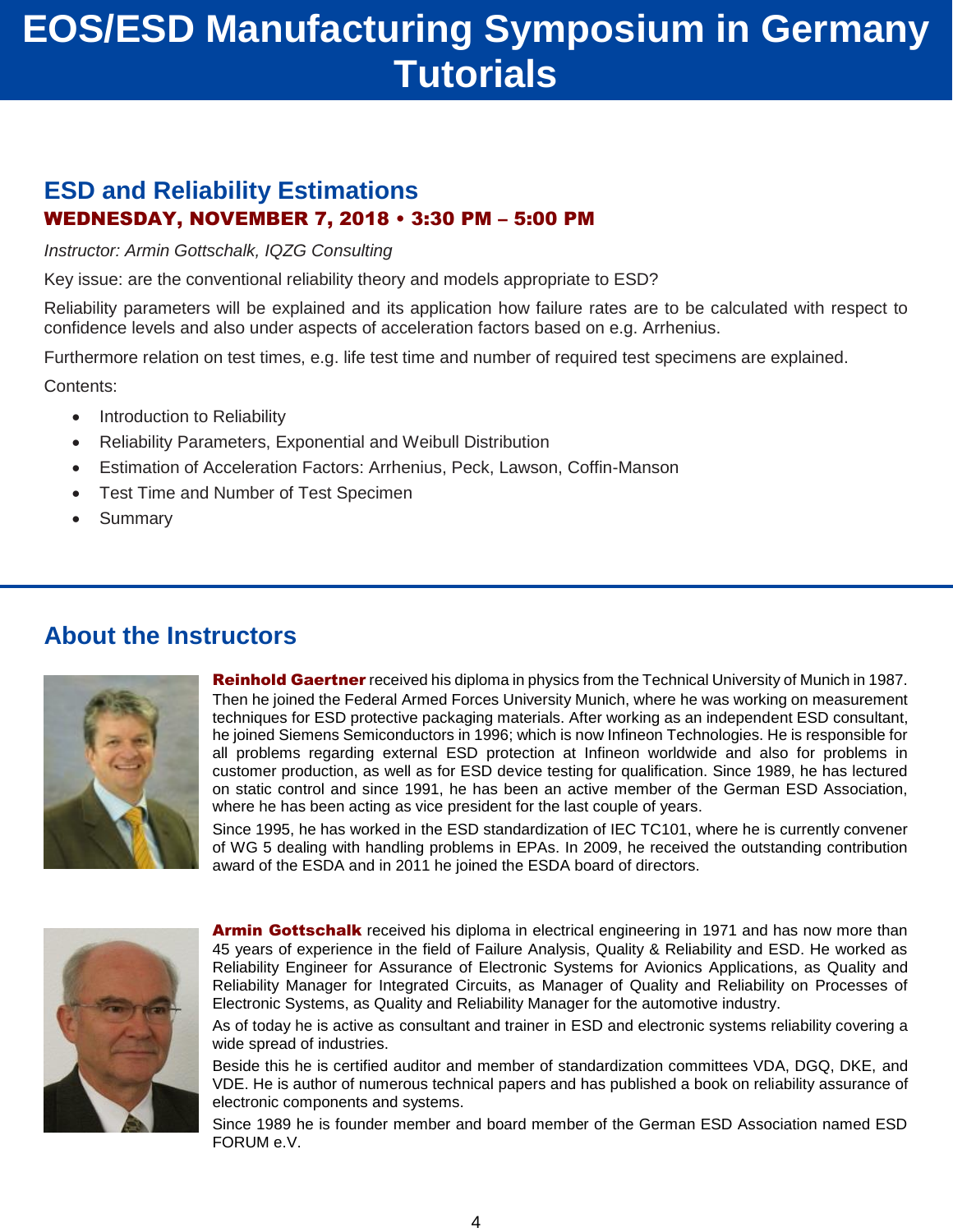

**Peter Jacob** started his professional work in 1981 after studying Technical Physics in Munich as a failure analysis expert in IBM semiconductor plant Boeblingen until 1992. After a short period at Hitachi Scientific Instruments, where he was responsible for electron microscopy configurations and customer trainings, he joined ETH Zurich/ Empa as a senior expert for failure analysis on micro- and powerelectronics from device to system level. In parallel to this work, in 1995 he joined to Swatch Group – EM Microelectronic Marin as a principal F/A engineer.

Jacob has authored more than 60 contributed and invited papers including two ESREF Best Papers and an ISTFA outstanding poster award. He volunteers in the German ESD FORUM, EDFAS and EuFANet. In 2007 he was appointed to a Honorary Professor of Technical University Munich and in 2010 he received the International Barkhausen Award of Technical University Dresden. In 2016 he was appointed to the head of the Swiss Electronics & Reliability Center at Empa Duebendorf.



**Rainer Pfeifle** received the degree as an electrical engineer – Dipl.-Ing (FH) – in 1993. Since 1995 he works for Company Wolfgang Warmbier GmbH & Co. KG and is General Manager of the Company since 2007. Since 1998 Rainer is an official member of the German Standard Committee DKE - K185 "Elektrostatik" and acts since 2002 as the Chief Delegate for Germany in the Technical Committee TC101 "Electrostatics" in IEC. In TC101 Rainer was the project team leader for the development of the international Standard IEC 61340-5-3 "Properties and requirements classification for packaging for electrostatic discharge sensitive devices".

Rainer is a member of the ESDA since 1998 and as well a member of the German ESD FORUM e.V. Since 2002 Rainer Pfeifle is an iNARTE certified ESD Engineer and gave several papers and presentations at the German ESD Symposium organized by the ESD FORUM e.V. and the EOS/ESD Symposium for Factory issues.



**Wolfgang Stadler** received his diploma degree in physics in 1991 and in 1995 the PhD degree from the Physics Department of the Technical University Munich. 1995 he joined the semiconductor division of Siemens, which became Infineon Technologies in 1999. His focus was on development of ESDprotection concepts in CMOS technologies and on innovative ESD topics. In this role he was coordinator of several European and German ESD funding projects. Since 2003 he was responsible for the measurement characterization of I/O cells and PHYs.

2011 he joined Intel Mobile Communications (IMC) which is now Intel Deutschland GmbH. He is responsible for ESD control programs, for ESD risk assessment and fab support, and for ESD/latchup testing and qualification of mobile platform products.

Wolfgang holds several patents in ESD-related topics. He is author or co-author of more than 100 technical papers and has co-authored a book on ESD simulation. He received several Best Paper Awards and gives regularly courses on ESD device testing, ESD qualification, and ESD control

measures (e.g., TR53 ESD Technician Certification). He is an active member of the EOS/ESD Association (ESDA) working groups related to device and system testing, ESD control, and process assessment. He is also member of STDCOM and TAS of the ESDA. Since 2011 he has been the committee chair of the ESDA Working Group 5.4 "Transient Latch-up" and since 2013 he has been co-chairing the ESDA Working Group 17 "Process Assessment". He has been elected to serve on the Board of Directors of the ESD Association for 2014–2019; 2015 he was appointed as Education Business Unit Manager of the ESDA. Since 2015 he has acting as the president of the German ESD FORUM e.V.



**Toni Viheriaekoski** began his electrostatic career while employed by Nokia Networks between 1986 and 2007. During this period, he established calibration and electrostatics laboratory services for Nokia. He completed his technical supervisor studies in information technology in 1994.

He was a chair of measuring methods working group of Finnish STAHA Association technology program in 2001 and 2002. He received iNARTE ESD Engineer certification in 2004. Toni transferred to Nokia Siemens Networks in April 2007 where he continued his work as an electrostatics specialist and senior sourcing engineer until he moved on to his own company, Cascade Metrology, which was previously established in 2005.

Currently, he is working in the field of electrostatics and ESD risk assessment for electronics, automotive and chemical industries. Toni has written more than 20 publications related to electrostatics or ESD. He has been a chair of Finnish STAHA Association since 2006. He is a member of Finnish Standardization Committee SK101 and WG5 of IEC TC101.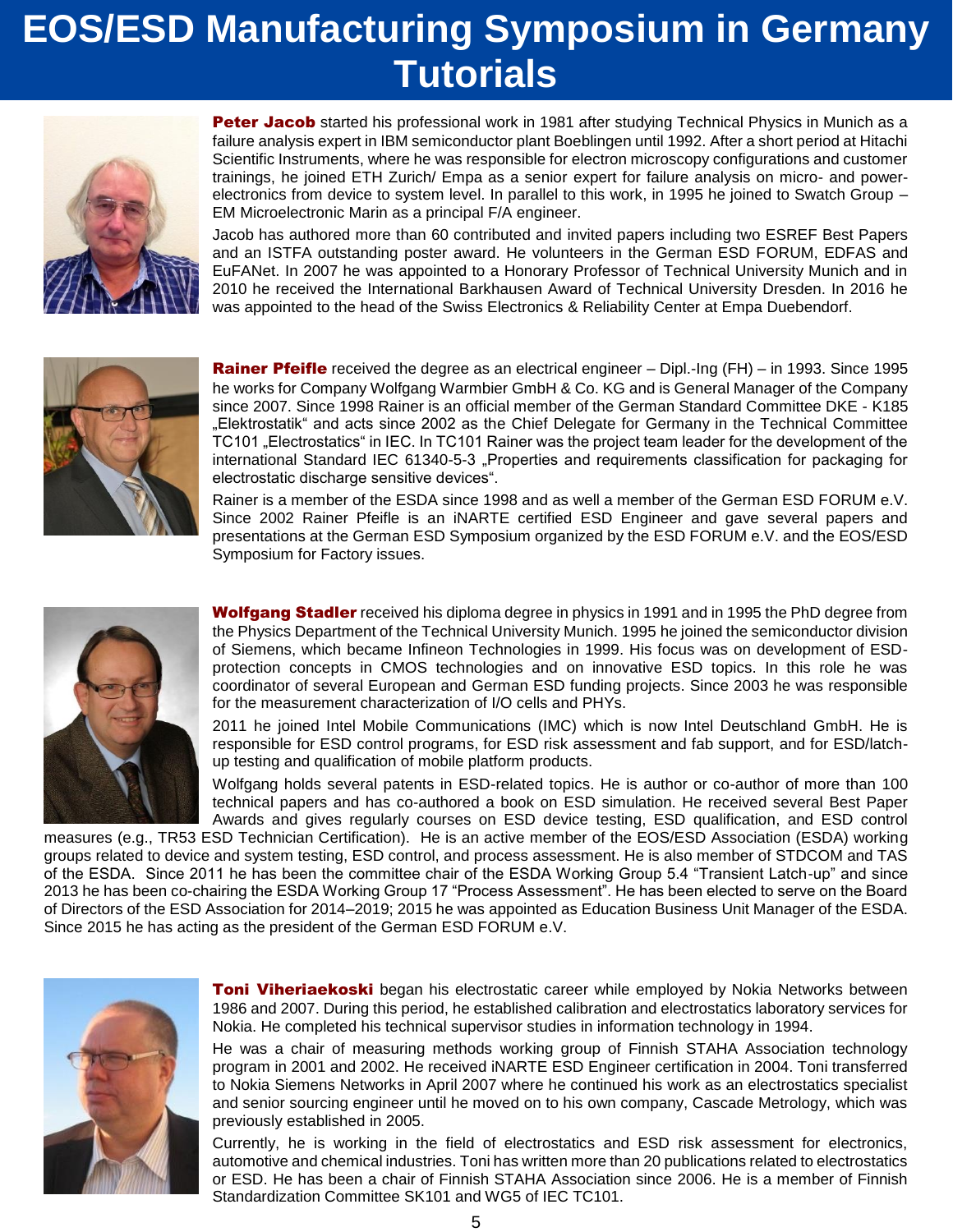# **EOS/ESD Manufacturing Symposium in Germany Schedule**

#### **TUTORIAL PROGRAM TUESDAY, NOVEMBER 6, 2018** 9:00 AM – 5:00 PM ANSI/ESD S20.20 – Process Design Overview **WEDNESDAY, NOVEMBER 7, 2018** 9:00 AM – 5:00 PM Basics of ESD Process Assessment (FC390) **TUESDAY, NOVEMBER 6, 2018** 9:00 AM – 12:30 PM Introduction to Physical Failure Analysis 1:30 PM – 5:00 PM What Information Needs to be Exchanged for Potential EOS Problem **WEDNESDAY, NOVEMBER 7, 2018** 9:00 AM – 12:30 PM ESD Basics 1:30 PM – 3:00 PM Packaging of Electrostatic Sensitive Devices (ESDS) in Electrostatic Protected Areas (EPA's) and in Electrostatic Unprotected Areas (UPA's) OR OR

## **SYMPOSIUM PROGRAM**

#### **THURSDAY, NOVEMBER 8, 2018**

| $9:00$ AM $-$ 9:15 AM   | Welcome<br>R. Gärtner, Infineon Technologies;<br>R. Pfeifle, Wolfgang Warmbier GmbH                                                                             | $2:40$ PM $-3:10$ PM                                                                                                                                                       | 3.1: Relationship between foot-<br>wear resistance and personal<br>grounding through footwear and                                                                                    |  |
|-------------------------|-----------------------------------------------------------------------------------------------------------------------------------------------------------------|----------------------------------------------------------------------------------------------------------------------------------------------------------------------------|--------------------------------------------------------------------------------------------------------------------------------------------------------------------------------------|--|
| $9:15$ AM $-$ 9:55 AM   | <b>Invited: Compliance Verification</b><br>With Help of a New Document<br>IEC61340-5-4<br>B. Grootemat, Kingsize Consultancy                                    |                                                                                                                                                                            | flooring<br>J. Smallwood, Electrostatic Solutions,<br>Ltd; D. Swenson, Affinity Static<br>Control Consulting, LLC;<br>T. Viheriaekoski, Cascade Metrology                            |  |
| $9:55$ AM $- 10:25$ AM  | 1.1: Comparison of surface and<br>volume resistance measurements<br>made with standard and non-<br>standard electrodes<br>J. Smallwood, Electrostatic Solutions | $3:10$ PM $-3:40$ PM                                                                                                                                                       | 3.2: ESD Risks of Containers<br><b>Made of Conductive Compounds</b><br>T. Viheriaekoski, Cascade Metrology;<br>E. Kärjä, Premix Oy; P. Horma-aho<br>Treston Oy; R. Gärtner, Infineon |  |
| 10:25 AM - 10:55 AM     | 1.2: ESD Risk Analysis using<br><b>Pulsed AC Ionization Technology</b><br>J. Yoo, E. Choi, E. Koo, Core Insight                                                 |                                                                                                                                                                            | Technologies; J. Smallwood,<br>Electrostatic Solutions, Ltd;                                                                                                                         |  |
|                         |                                                                                                                                                                 | $3:40$ PM $-$ 4:20 PM                                                                                                                                                      | <b>Coffee break</b>                                                                                                                                                                  |  |
| 10:55 AM - 11:40 AM     | Coffee break - exhibits open                                                                                                                                    | 4:20 PM $-$ 4:50 PM                                                                                                                                                        | 4.1: The Risks of Electric Fields                                                                                                                                                    |  |
| $11:40$ AM $- 12:10$ PM | 2.1: Reducing ESD risks by<br>measuring surface charges at<br>wafer level inside equipment<br>under real process conditions                                     | for ESD Sensitive Devices<br>W. Stadler, J. Niemesheim, Intel<br>Deutschland GmbH; S. Seidl,<br>R. Gaertner, Infineon Technologies;<br>T. Viheriaekoski, Cascade Metrology |                                                                                                                                                                                      |  |
|                         | T. Sebald, P. Molkentin, ESTION<br><b>Technology GmbH</b>                                                                                                       | 4:50 PM - 5:20 PM                                                                                                                                                          | 4.2: The revised ESD FORUM                                                                                                                                                           |  |
| 12:10 PM - 12:40 PM     | 2.2: ESD Risk due to lonization<br>during Reticle Cleaning<br>F. zur Nieden, S. Seidl, R. Gaertner,<br>Infineon Technologies                                    |                                                                                                                                                                            | guideline 1013 (2.0) for ESD risk<br>evaluation of robotic process<br>equipment and its countermeasures<br>P. Jacob, Empa Duebendorf,<br><b>Electronics &amp; Reliability Center</b> |  |
| 12:40 PM - 2:00 PM      | <b>Lunch break</b>                                                                                                                                              | $5:20$ PM $-6:00$ PM                                                                                                                                                       | <b>Break</b>                                                                                                                                                                         |  |
| $2:00$ PM $- 2:40$ PM   | <b>Invited:</b> ESD flooring systems in<br>electronic manufacturing sites<br>F. Reina, Elbo Services                                                            | 6:00 PM $- 7:30$ PM                                                                                                                                                        | <b>Workshop:</b> Are you prepared for<br>an efficient process assessment<br>in your facilities?                                                                                      |  |

3:30 PM – 5:00 PM ESD and Reliability Estimations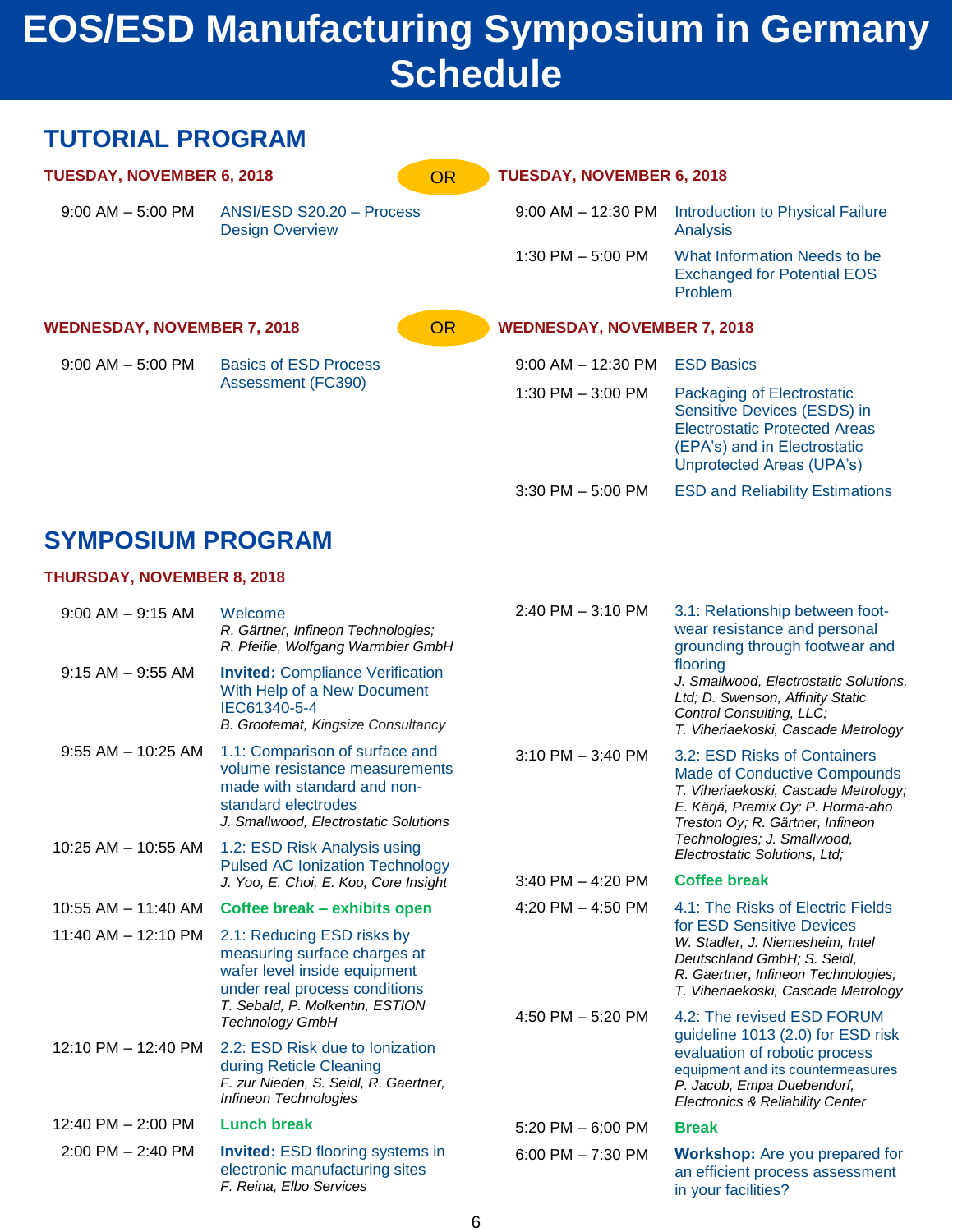# **EOS/ESD Manufacturing Symposium in Germany Schedule**



*Photo from the 2017 Manufacturing Symposium, Singapore*

#### **FRIDAY, NOVEMBER 9, 2018**

| $9:00$ AM $-$ 9:40 AM   | Year in Review: Changes in<br><b>ESD/EOS Manufacturing and</b><br><b>Control Standards</b><br>W. Stadler, Intel Deutschland GmbH                                                   |
|-------------------------|------------------------------------------------------------------------------------------------------------------------------------------------------------------------------------|
| $9:40$ AM $-$ 10:10 AM  | 5.1: Factory ESD Management<br><b>Common Issues and Best</b><br><b>Practices</b><br>K. Koo, Amazon Lab126; O. Tang,<br><b>Amazon Electrical SQM</b>                                |
| $10:10$ AM $-$ 10:40 AM | 5.2. Developing a contact<br>cleaning machine for the SMT<br>industry which has both highly<br>effective cleaning and<br>compliance with ANSI/ESD<br>S20.20<br>S. Hamilton, Teknek |

#### 11:25 AM – 11:55 AM 6.1: Development of a perfectly balanced electrostatic eliminator utilizing an intermittent pulse AC voltage power supply *S. Yamaguchi, A. Goto, T. Saito, K. Sakamoto, H. Nagata, Shishido Electrostatic, Ltd.; K. Takahashi, Iwate University* 11:55 AM – 12:25 PM 6.2: Choosing a proper ionizer for an electronic device assembly process *D. Basiński, Lafot Elektronik Natalia Lalek* 12:25 PM – 1:45 PM **Lunch break** 1:45 PM – 2:25 PM **Year in Review:** Electrical **Overstress** *R. Gaertner, Infineon Technologies* 2:25 PM – 2:55 PM 7.1: Unpleasant Electric Shock due to static electricity *J. Thuermer , EPA Design & Control* 2:55 PM  $-$  3:25 PM  $-$  7.2: New ESD measurement and debugging approaches in automated PCB (Printed Circuit Board) assembly processing *P. Jacob, Empa Duebendorf, Electronics & Reliability Center* 3:25 PM – 3:55 PM ESD Shielding of Thermoformed Clam Shell Packaging *T. Viheriaekoski, Cascade Metrology; R. Gaertner, Infineon Technologies; J. Smallwood, Electrostatic Solutions, Ltd; P. Tamminen, EDR Medeso*

10:40 AM – 11:25 AM **Coffee break**

3:55 PM – 4:10 PM Summary and Adjourn

### **Technical Sessions THURSDAY, NOVEMBER 8, 2018**

#### **INVITED: Compliance Verification With Help of a New Document IEC61340-5-4**

*B. Grootemaat, Kingsize Consultancy*

The standards IEC61340-5-1 as well as the ANSI/ESD S20.20 provide requirements and direction in measurement methods for qualification and verification.

A new IEC document, IEC61340-5-4 is under development that will describe equipment and test methods that can be used for compliance verification testing, of an ESD control program, for ESD control items and systems and give some guidance on how to carry out these tests.

Status, progress and content of this document will be discussed.

#### **1.1 – Comparison of surface and volume resistance measurements made with standard and non-standard electrodes**

*J. Smallwood, Electrostatic Solutions, Ltd.*

Surface and volume resistance measurements made with standard electrodes are compared with various nonstandard electrodes using a reference material. Measurements were made on a resistive and ESD shielding bag film ESD control materials.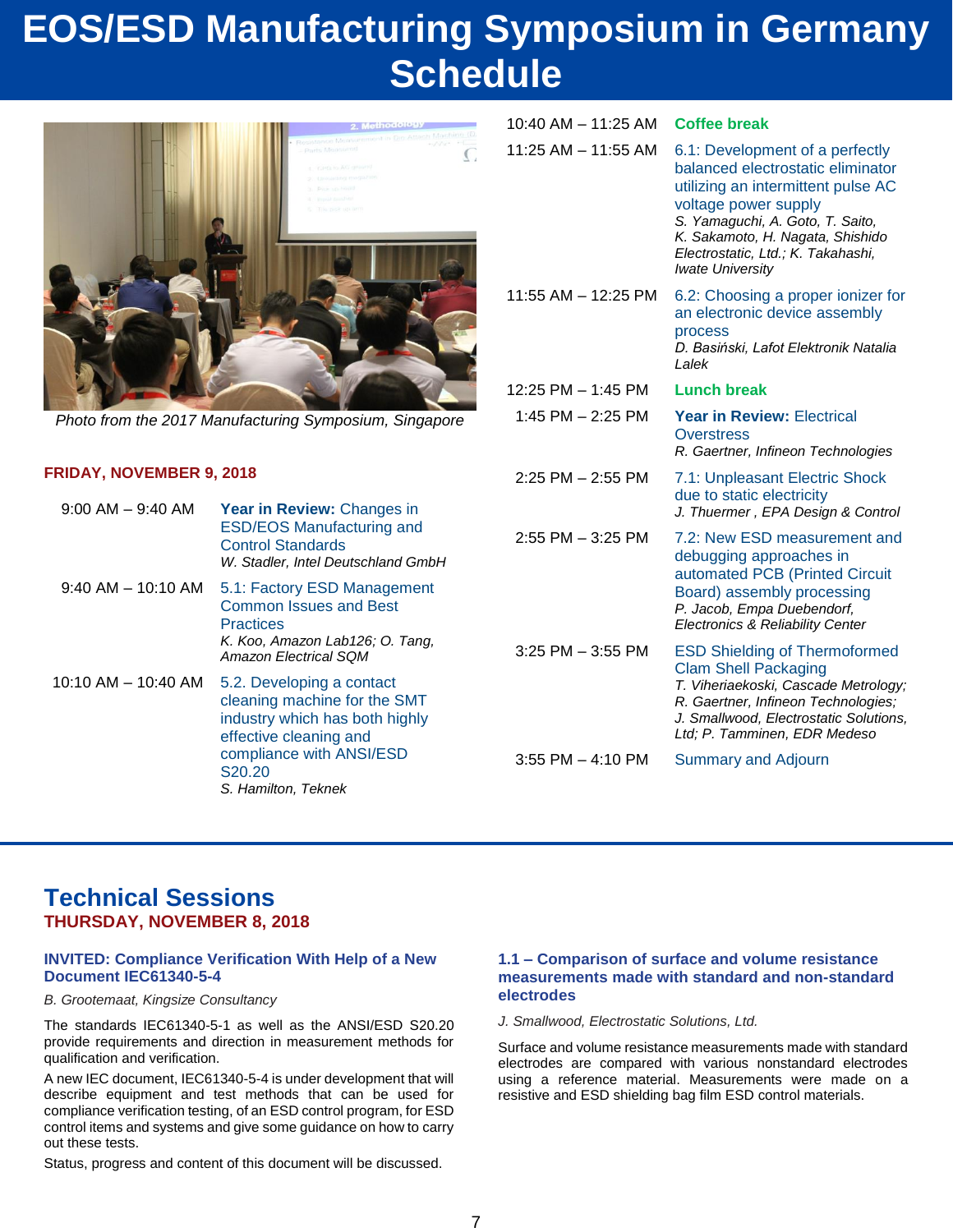# **EOS/ESD Manufacturing Symposium in Germany Technical Sessions**

#### **1.2 – ESD Risk Analysis using Pulsed AC Ionization Technology**

#### *J. Yoo, E. Choi, E. Koo, Core Insight*

A decade ago, pulsed AC ionization has introduced to ESD industry as a new ionization technology. Until this time, CPM technology have no problem to measure offset voltage of ionizers. Fast switching voltages could a root cause of sensitive device failures rather than neutralize ESDS items. CPM has lack of measurement for fast swing voltages and some terminology does not well defined in STM3.1 document. ESD event signature measurement has been studied through experiment apparatus set up and real ESDS items in this study.

#### **2.1 – Reducing ESD risks by measuring surface charges at wafer level inside equipment under real process conditions**

#### *T. Sebald, P. Molkentin, ESTION Technology GmbH*

Standard measuring equipment like hand-held field meters or electrostatic voltmeters are mostly not suitable for measuring electrostatic charges at wafer level under real process conditions due to confined spaces in the tools and the speed at which wafers move through processes. The presentation describes a new test device, which consists of electrostatic field sensors, integrated partly INSIDE a silicon wafer. This device can be handled and used like a normal production wafer while recording the electrostatic charges a production wafer would "see" during normal processing. Real life data from different processes are presented as well as a correlation to electrostatic voltmeter-readings and device readings under different grounding conditions. The use of this device to test in-tool ionizer balance will be introduced.

#### **2.2 – ESD Risk due to Ionization during Reticle Cleaning**

#### *F. zur Nieden, S. Seidl, R. Gaertner, Infineon Technologies*

Special tools for reticle cleaning are commonly used in front end lithography. Many are equipped with a build-in ionizer in order to neutralize possible charges on the reticle surface. Although good functionality of ionizers can be measured using a charged plate monitor (a charged metal plate is discharged within few seconds), high charging can still be measured with an alternative method with a better resolution over time. Different influences on the charging level such as media, cleaning pressure, materials and method of cleaning are discussed.

#### **INVITED – ESD flooring systems in electronic manufacturing sites**

#### *G. Reina, ELBO Service*

The usage of ESD floor inside ESD Protected Areas is not mandatory but it is strongly recommended in order to reduce human errors and relative ESD exposures along the production flow. It can be used as a primary meaning of ground for standing people and in conjunction with ESD shoes has to be able to ensure the max HBV "Human Body voltage" level of 100 volt on people that is handling ESD sensitive parts. In addition, it can easily guarantee the equipotential bonding with ESD protection systems that are in contact or could be placed on it by the normal usage; for this reason its attitude to insure a low contact resistance is very important. Users have to consider it a fundamental device, consequently not only ESD performance but many other parameters are relevant including the design of the screed. The study considers mechanical and physical properties, maintenance cost, relationship between resistance and ESD performance.

#### **3.1 – Relationship between footwear resistance and personal grounding through footwear and flooring**

*J. Smallwood, Electrostatic Solutions, Ltd; D. Swenson, Affinity Static Control Consulting, LLC; T. Viheriaekoski, Cascade Metrology*

ESD control footwear is qualified using resistance measurements for use in explosives handling facilities. This paper explores the relationship between footwear resistance and the personal grounding performance in terms of measured resistance from body to ground and body voltage generated in a walk test with "antistatic" and "conductive" floors.

#### **3.2 – ESD Risks of Containers Made of Conductive Compounds**

*T. Viheriäkoski, Cascade Metrology; E. Kärjä, Premix Oy;* 

*P. Horsma-aho Treston Oy; R. Gaertner, Infineon Technologies;* 

*J. Smallwood, Electrostatic Solutions, Ltd*

ESD risk scenarios of conductive containers were assessed by using a system level test generator and different configurations of discharge electrodes. Energy coupling inside the container can be minimized by an applicable mechanical design. Avoidance of the direct or capacitive drain and return path mitigates energy coupling and reduces ESD risks efficiently.

#### **4.1 – The Risks of Electric Fields for ESD Sensitive Devices**

*W. Stadler, J. Niemesheim, Intel Deutschland GmbH; S. Seidl, R. Gaertner, Infineon Technologies; T. Viheriaekoski, Cascade Metrology*

For objects with different sizes, distances and orientations to an electric field, potentials, charging, and discharge currents of the objects are measured in order to assess the ESD risk due to the Efield. The current rules in ANSI/ESD S20.20 and IEC 61340-5-1 might need an update to cover worst-case scenarios.

#### **4.2 – The revised ESD FORUM e. V. guideline 1013 (2.0) for ESD risk evaluation of robotic process equipment and its countermeasures**

*P. Jacob Empa Duebendorf, Electronics & Reliability Center*

In 2013, a working group of the German ESD FORUM developed a first guideline for ESD risk evaluation of automated process equipment. While it has proved its worth in field practice, numerous feedbacks and proposals were received from users which meanwhile have been implemented. The revised guideline offers additional examples of process equipment evaluations, especially for ESD-critical foil-based processes.



*Photo from the 2017 Manufacturing Symposium, Singapore*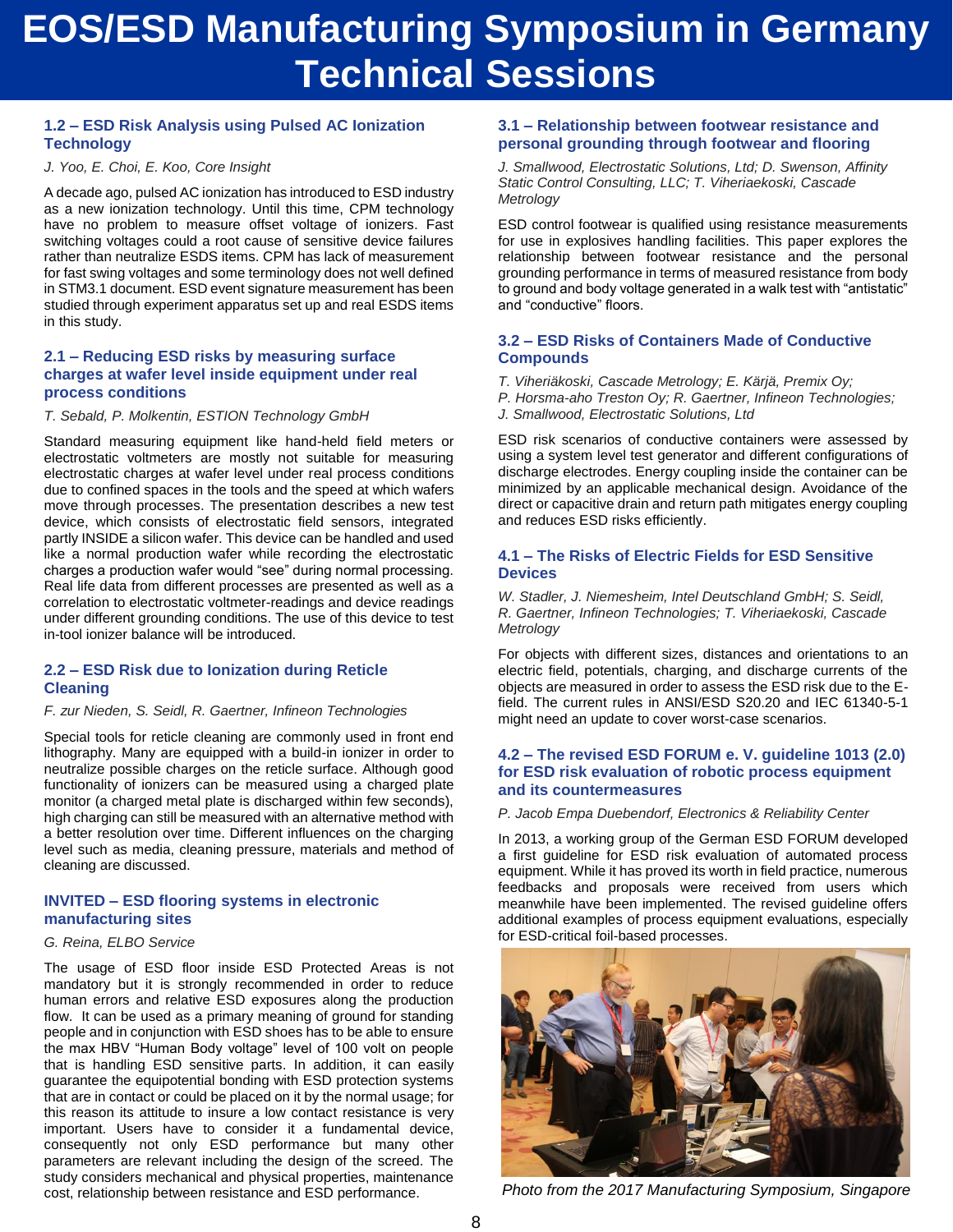# **EOS/ESD Manufacturing Symposium in Germany Technical Sessions**

#### **FRIDAY, NOVEMBER 9, 2018**

#### **YEAR IN REVIEW – Changes in ESD/EOS Manufacturing and Control Standards**

*W. Stadler, Intel Deutschland GmbH*

ESDA and IEC have currently more than 30 active EOS/ESD manufacturing and EOS/ESD control Working Groups. The Working Groups are continuously creating, updating, revising, and reaffirming documents in the field of ESD and EOS control; approximately 40 EOS/ESD control documents are in process every year. The Short Tutorial will give a brief overview of the most important changes of EOS/ESD manufacturing and control standards in the last years and an outlook what can be expected in near future.

#### **5.1 – Factory ESD Management Common Issues and Best Practices**

*K. Koo, Amazon Lab126; O. Tang, Amazon Electrical SQM*

Statistical analysis of audit findings are utilized to address common issues and challenges in ESD management. A systematic ESD management method is introduced here by leveraging product design data, best practices from past project audits, as well as standard ESD control procedures and checklists.

#### **5.2 – Developing a contact cleaning machine for the SMT industry which has both highly effective cleaning and compliance with ANSI/ESD S20.20**

#### *S. Hamilton, Teknek*

This case study highlights the difficulties of combining two vital functional requirements, cleaning and static control, for the SMT industry and will outline the novel approaches taken to overcome these difficulties.

#### **6.1 – Development of a perfectly balanced electrostatic eliminator utilizing an intermittent pulse AC voltage power supply**

*S. Yamaguchi, A. Goto, T. Saito, K. Sakamoto, H. Nagata, Shishido Electrostatic, Ltd.; K. Takahashi, Iwate University*

A perfectly balanced fan type electrostatic eliminator utilizing an intermittent pulse AC voltage power supply is developed. The short-term fluctuation range of the offset voltage (ion balance) is smaller than  $\pm 2$  V without a sensor feedback system. The performance is maintained in 2500 h continuous operation.

#### **6.2 – Choosing a proper ionizer for an electronic device assembly process**

#### *D. Basiński, Lafot Elektronik Natalia Lalek*

The purpose of this paper is to present significant differences in the use of different types of ionizers in the assembly of an electronic device. It is intended to draw attention to certain aspects to consider when choosing a proper ionizer.

#### **YEAR IN REVIEW – Electrical Overstress**

*R. Gaertner, Infineon Technologies*

Electrical overstress (EOS) like damages represent a significant percentage of components returned by the customers to the semiconductor manufacturers for comprehensive failure analysis. Typically expectation is that the failure analysis engineer can determine the root cause for the damage (including damaging waveform) just by looking at the failure picture. But this is generally not possible. Some time ago the Industry Council for ESD target values published a White Paper on EOS with new definitions for EOS based on absolute maximum ratings (AMR) and they introduced a new terminology called EIPD (electrically induced physical damage) to avoid that EOS is used before there is a clear hint to the root cause. They also introduced a fishbone diagram with specific branches for root causes as a guideline for users to perform a fault tree analysis. This work was picked up by the automotive industry where USCAR and the ESDA published a first document on information exchange needed to be able to find the root cause for possible EOS damages (WG27). Based on this new guideline a two level support will be introduced based on an information sharing between the OEM, tier1 and semiconductor manufacturers that can lead to a higher chance to identify the root cause of the damage and allows to focus on the important topics.

#### **7.1 – Unpleasant Electric Shock due to static electricity**

#### *J. Thürmer, EPA Design & Control*

We all know about ESD damages in the electronic industry, but what about issues in a noodle factory? The presentation is reporting case studies about ESD problems in different parts of the industry like food industry (noodle factory or margarine factory). Even if noodles are not endangered by ESD the static discharge can threaten people handling the products. IEC TR 60079-32 recommends that shocks due to static electricity should always be investigated to exclude a possible risk to personnel by too high charges (50 µC) or too high energy (350 mJ). Other case studies are reporting about problems with plastic injection molding or flooring issues.

#### **7.2 – New ESD measurement and debugging approaches in automated PCB (Printed Circuit Board) assembly processing**

*P. Jacob Empa Duebendorf, Electronics & Reliability Center*

ESD risk evaluation in PCB assembly machines is difficult due to high process speed and virtually impossible in-situ access for measurements. A new measurement approach, based on a test-PCB is presented, allowing the in-situ measurement of imported charging onto the PCB. Surprising results allow challenging conclusions on future ESD control of PCB assembly machines.

#### **7.2 – ESD Shielding of Thermoformed Clam Shell Packaging**

*Viheriäkoski, Cascade Metrology; R. Gärtner, Infineon Technologies; J. Smallwood, Electrostatic Solutions, Ltd; P. Tamminen, EDR Medeso*

Clam shells may provide better ESD protection than shielding bags. Energy coupling in a near field is generally reduced by preventing a direct connection, decreasing capacitive coupling, and increasing breakdown field strength. A properly qualified shielding bag may have unsuspected weakness in ESD protection due to the low breakdown field strength.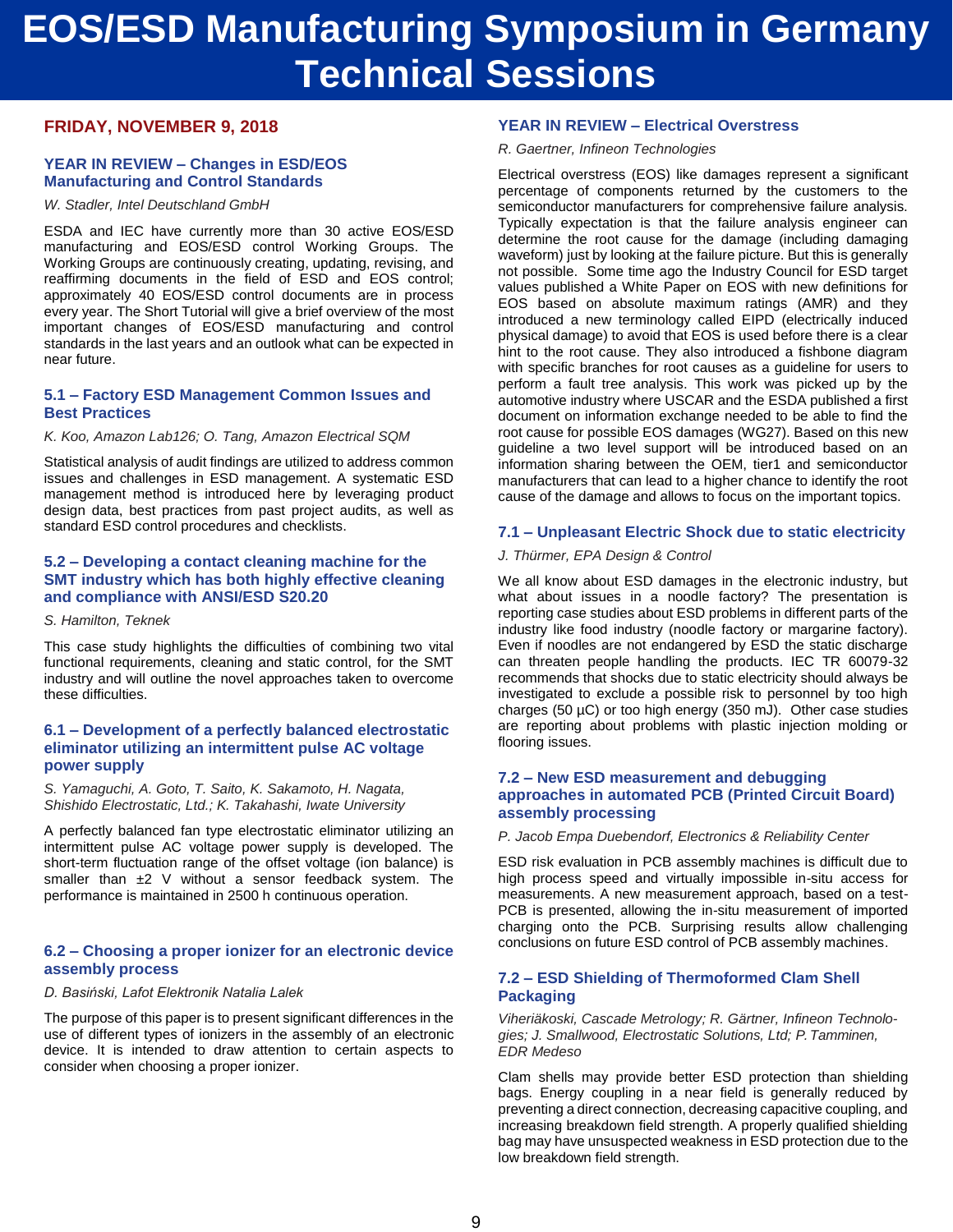# **EOS/ESD Manufacturing Symposium in Germany Exhibits**

### **Promote your companyby exhibiting at the 2018 EOS/ESD Manufacturing Symposium in Germany.**

EXHIBITS OPEN: 10:00 AM – 6:00 PM November 8, 2018 9:00 AM – 3:00 PM November 9, 2018

| Please provide web address to be used for your link on ESDA website: _______________________________                                       |                                                                                                                                                         |  |                                                                                                                                                                                                                                |  |
|--------------------------------------------------------------------------------------------------------------------------------------------|---------------------------------------------------------------------------------------------------------------------------------------------------------|--|--------------------------------------------------------------------------------------------------------------------------------------------------------------------------------------------------------------------------------|--|
| We will exhibit and demonstrate the following products or services: _______________________________                                        |                                                                                                                                                         |  |                                                                                                                                                                                                                                |  |
| We are                                                                                                                                     |                                                                                                                                                         |  |                                                                                                                                                                                                                                |  |
|                                                                                                                                            | <b>Exhibit Space Rental: \$1,000.00 USD</b><br><b>FULL PAYMENT DUE WITH REGISTRATION</b>                                                                |  | Requested Booth Space _______ Second choice ____ Third Choice ____                                                                                                                                                             |  |
| Amount enclosed \$_________ □ Check  □ Visa <sup>®</sup> □ MasterCard <sup>®</sup> □ American Express <sup>®</sup> □ Discover <sup>®</sup> |                                                                                                                                                         |  |                                                                                                                                                                                                                                |  |
|                                                                                                                                            |                                                                                                                                                         |  |                                                                                                                                                                                                                                |  |
|                                                                                                                                            |                                                                                                                                                         |  |                                                                                                                                                                                                                                |  |
|                                                                                                                                            |                                                                                                                                                         |  |                                                                                                                                                                                                                                |  |
| City: $\_\_$                                                                                                                               |                                                                                                                                                         |  |                                                                                                                                                                                                                                |  |
| THE UNDERSIGNED HAS READ AND AGREES TO ABIDE BY THE TERMS ON BOTH<br>SIDES OF THIS APPLICATION.                                            |                                                                                                                                                         |  |                                                                                                                                                                                                                                |  |
|                                                                                                                                            |                                                                                                                                                         |  | Date: the contract of the contract of the contract of the contract of the contract of the contract of the contract of the contract of the contract of the contract of the contract of the contract of the contract of the cont |  |
| NOTES:<br>1.<br>2.                                                                                                                         | Each exhibitor receives one (1) symposium registration package for each booth rented.<br>SPACE WILL BE ASSIGNED IN THE ORDER OF RECEIPT OF REGISTRATION |  |                                                                                                                                                                                                                                |  |

*3.* Management reserves the right to relocate exhibit space, as necessary, to conform to show regulation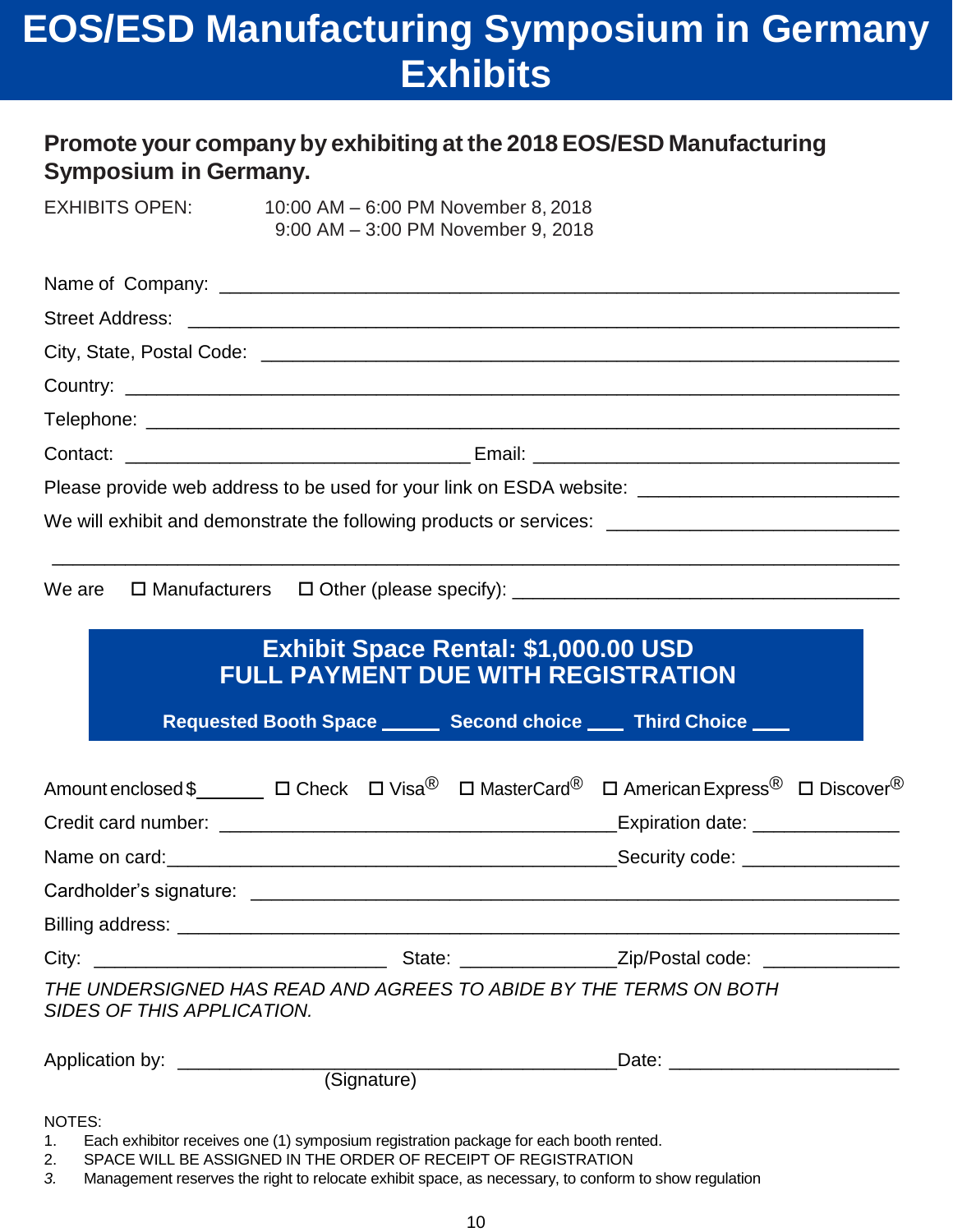# **EOS/ESD Manufacturing Symposium in Germany Accommodation**



## **NH COLLECTION DRESDEN ALTMARKT**

Reservations: +49 30 2238 0233 Phone: +49 351 501550 Email: reservierungen@nh-hotels.com Address: An der Kreuzkirche 2 D–01067 Dresden Germany

#### **Management Committee Chairs:**

Reinhold Gaertner, *Infineon Technologies* Armin Gottschalk, *IQZG Consulting* Wolfgang Stadler, *Intel Deutschland GmbH*

#### **[ESD](http://www.esda.org/events/manufacturingsymposium/) FORUM e.V.**

Eichendorffstraße 1 D–86720 Noerdlingen Germany Email: info@esdforum.de www.esdforum.de

#### **Technical Program Committee (TPC):**

Rainer Pfeifle, *Wolfgang Warmbier GmbH, Hilzingen, Germany* (TPC Chair) Frank Biege, *Hella KGaA, Lippstadt, Germany* Reinhold Gaertner, *Infineon Technologies, Munich, Germany* Bas Grootemaat, *Kingsize Consultancy, Oostrum, The Netherlands* Paul Holdstock, Technical Services, Manchester, UK John Kinnear, *IBM, Poughkeepsi, NY, USA* Giuseppe Reina, *EL.BO. Service, S.Lorenzo – Parabiago (MI), Italy* Jeremy Smallwood, *Electrostatic Solutions, Southampton, UK* Wolfgang Stadler, *Intel Deutschland GmbH, Neubiberg, Germany* Pasi Tamminen, *Tampere University of Technology, Tampere, Finland* Toni Viheriaekoski, *Cascade Metrology, Lohja, Finland*

## [www.esda.org/events/manufacturingsymposium/](http://www.esda.org/events/manufacturingsymposium/)